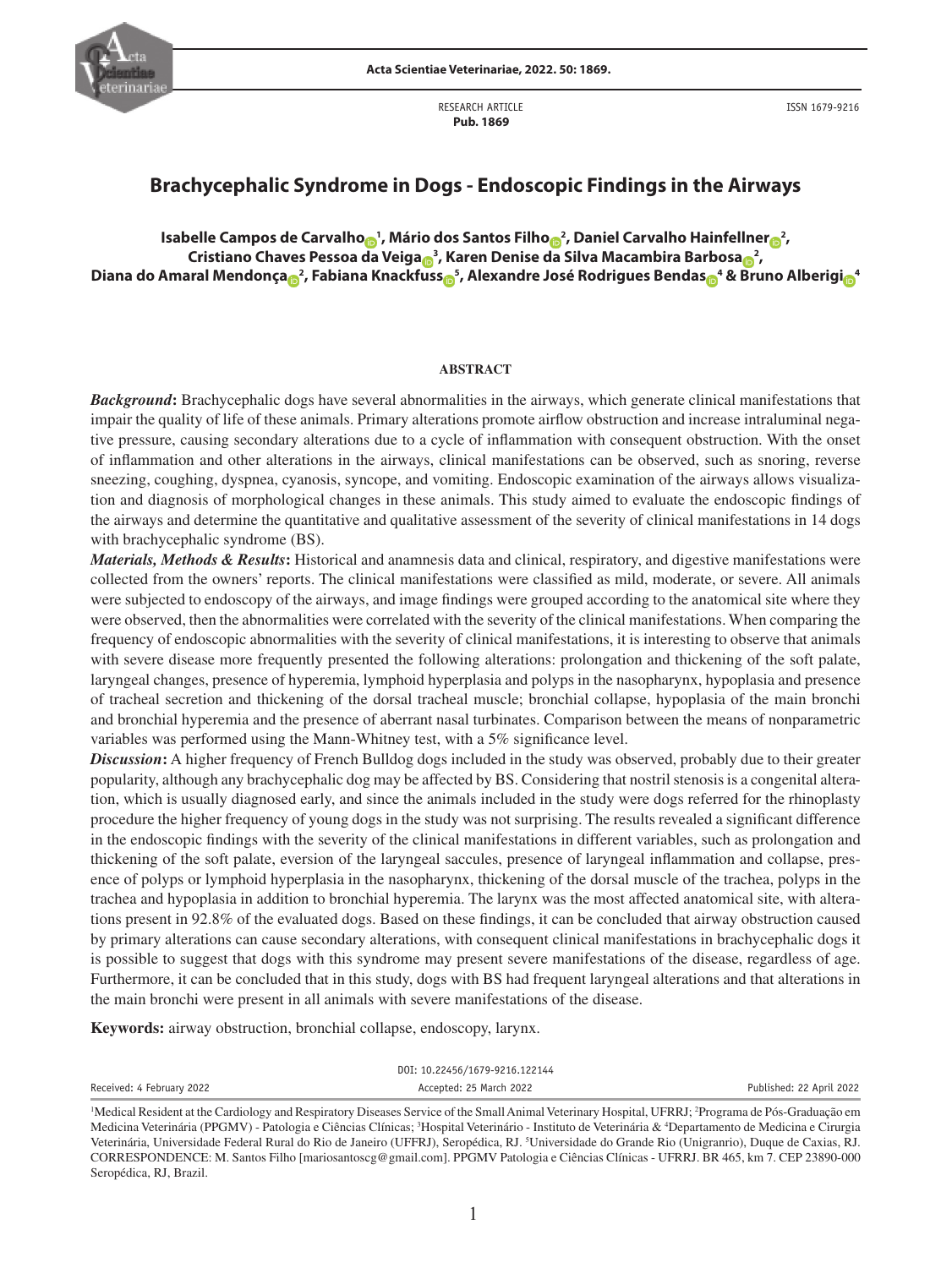## **INTRODUCTION**

Brachycephalic dogs have become increasingly popular as companion animals, mainly because they are docile and require less space in their homes [7,8]. These dogs usually have brachycephalic syndrome (BS), in which several congenital anatomical changes lead to obstruction of the airways [18,20]. This obstruction resulted in resistance to airflow and increased intraluminal negative pressure, generating secondary changes that perpetuate the cycle of obstruction and soft tissue injury, aggravating respiratory symptoms [1,9].

The clinical manifestations involved can vary from mild to severe and can be exemplified as snoring, coughing, exercise intolerance, dyspnea at rest, cyanosis, and syncope [10,18]. In addition to impairing the quality of life of affected dogs, this can lead to death [24].

Primary and secondary changes can be identified using different diagnostic methods. On physical examination, it was possible to identify the presence and degree of nostril stenosis [3]. Imaging examinations can be used to diagnose other alterations [21]. Among these examinations, the most commonly used are radiographs of the cervical and thoracic regions, which can identify the presence of elongation and thickening of the soft palate and the occurrence of hypoplasia or tracheal collapse [22]. However, endoscopy of the airways allows the most accurate diagnosis of these alterations [3]. Through this examination, it is possible to visualize the entire extension of the airways to the region of the main bronchi, determining the presence and severity of each abnormality present, as an exam that encompasses the qualitative and quantitative evaluation of the obstructive processes [21,22].

This study aimed to evaluate the endoscopic findings in the airways and correlate them with clinical manifestations in brachycephalic dogs.

## **MATERIALS AND METHODS**

#### *Local*

This study was conducted at the of the Cardiology and Respiratory Diseases Service (CRDS) of the Small Animal Veterinary Hospital of the Federal Rural University of Rio de Janeiro (UFRRJ), Seropédica.

#### *Animals*

Brachycephalic dog breeds included in the study were selected from the clinical routine, aged  $\geq$  6 months, regardless of sex and reproductive status. In this study, only dogs with BS, who were referred for the rhinoplasty procedure, and their owners consented to respiratory endoscopy prior to the surgical procedure were included.

In addition to nostril stenosis, those who had clinical changes related to brachycephaly (snoring, dyspnea, cough, exercise intolerance, syncope, or apnea) were considered to have BS.

## *Clinical evaluation*

The clinical evaluation was initiated by obtaining the patient's history and anamnesis. Owners were asked about specific clinical aspects, such as coughing, sneezing, dyspnea at rest, cyanosis, syncope, and the presence of gastroenteric signs (flatulence, vomiting, and regurgitation).

Patients who showed changes in preoperative examination, such as blood count, liver serum biochemistry (aspartate aminotransferase, alanine aminotransferase, and alkaline phosphatase), and kidney (creatinine and urea), as well as changes in electrocardiographic or echocardiographic exams that contraindicate anesthesia, were not included.

#### *Classification of groups*

After these stages, a physical examination was performed, and according to all clinical findings, animals classified with BS were grouped according to clinical signs as follows: severe signs (cyanosis, syncope, dyspnea at rest, or apnea), moderate signs (cough), and mild signs (signs other than those described, such as sneezing, snoring, and reverse sneezing).

#### *Airway endoscopy*

For evaluation of the airways through endoscopy, the animals were sedated with pre-anesthetic medication [morphine1 - 1 mg/kg/IM], and induction was performed with the patient in the operating room, and anesthetic propofol2 [propofol - 3 mg/kg/EV] was administered intravenously, until loss of consciousness, palpebral, and mandibular reflexes. After induction, the patient was intubated, and anesthesia was maintained with 1.5% isoflurane [isoflurane<sup>3</sup> - dose-effect/inhalation]. The patient was then positioned in the sternal decubitus with the head slightly raised and placed on a support to start the airway endoscopy (AE). After anesthesia, the dogs were pre-oxygenated for 5 min and then extubated to introduce a fiber optic videoendoscopic probe4 .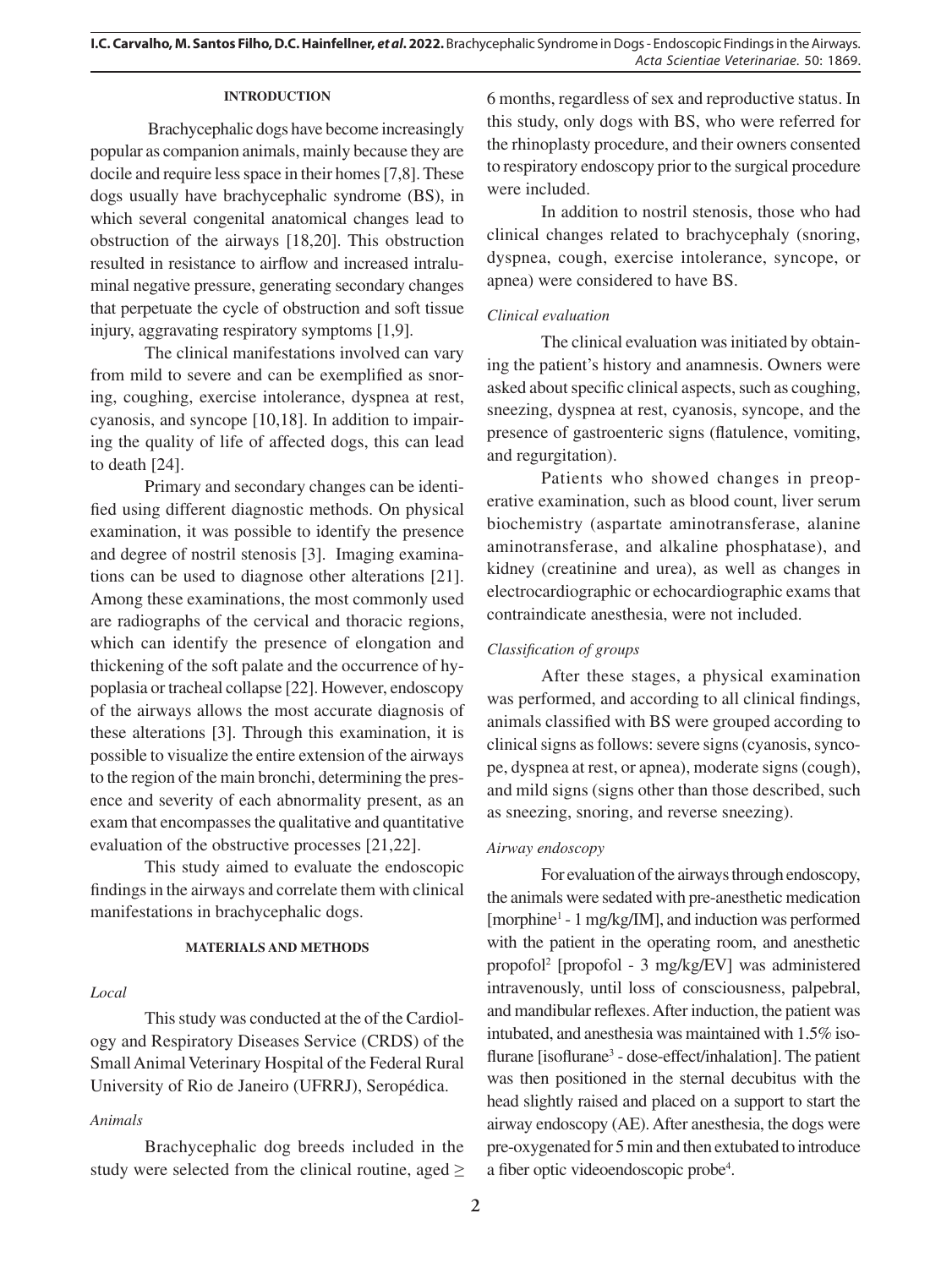During AE, aspects, such as the color of the airways, areas of edema and mucosal irregularities, the presence and appearance of secretions, and the size and shape of the trachea and bronchi, were evaluated in the dorsoventral direction. The same parameters were evaluated using the retrograde rhinoscopy technique in the nasal cavity.

# *Statistical analysis*

For quantitative variables, measures of central tendency (mean) and variation (standard deviation, variance, and coefficient of variation) were calculated, and for qualitative variables, absolute and relative frequencies were estimated using descriptive statistics. Comparisons between the means of nonparametric variables were performed using the Mann-Whitney U test. All analyses were performed using the SPSS 25.0 program<sup>5</sup>, and a probability level of 5% was considered.

## **RESULTS**

Fourteen dogs were included, of which 78.6% (11/14) were French Bulldogs and 21.4% (3/14) were pugs, with 50% (7/7) of the dogs being female and 50% (7/7) being male. The dogs were aged 5-60 months, with the age group distributed according to Table 1.

The clinical signs reported by the owners at the time of the clinical examination showed respiratory signs, and 56.2% (9/14) showed signs related to the gastrointestinal tract. Snoring was the most common alteration among respiratory signs in all dogs. The frequency of sneezing and coughing was the same, reported in 42.8% (6/14), and reverse sneezing was reported in 12.2% of dogs (2/14). More severe respiratory signs were observed less frequently in the study dogs, such as dyspnea at rest in 35.7% (5/14), cyanosis in 28.6% (4/14), and only one of the animals had apnea and syncope (7.1%) [Figure 1]. Among gastrointestinal signs, flatulence was the most frequent alteration present in 56.2% (9/14), followed by regurgitation in 21.4% (3/14) and vomiting in 12.2% (2/14) [Figure 2].

When the severity of the clinical manifestations was evaluated, 57.1% (8/14) of the animals had severe signs of the disease, 16.6% (2/14) had moderate signs, and 28.6% (4/14) had mild signs.

Regarding the AE findings, a significant difference was observed in relation to the endoscopic findings and the severity of the clinical signs presented in Table 2.

The larynx region was the most affected, with changes in this anatomical site present in 92.8% (13/14) of the dogs. The laryngeal alterations identified in these dogs were eversion of laryngeal saccules (92.8%; 13/14), laryngeal collapse and edema found concomitantly (35.7%; 5/14), and laryngeal polyps (7.1%; 1/14).

The presence of elongation of the soft palate was observed in 85.7% (12/14) of the dogs. Among these, only one animal (7.1%) [aged 8 months old] had thickening of the palate detected on endoscopic examination. Nasopharyngeal changes were observed in 42.8% (6/14) of dogs, with nasopharyngeal nodules occurring most frequently in 21.4% (3/14) of the animals, followed by lymphoid hyperplasia and polyps that occurred with the same frequency (14.2%; 2/14). The least frequent findings were the presence of mucus in the nasopharynx in one animal (7.1%) and hyperemia of the nasopharynx in one animal (7.1%).

Tracheal abnormalities were present in 64.2% of dogs (9/14). Tracheal hyperemia was the most frequent finding, occurring in 35.7% (5/14) of the animals. The presence of polyps and secretion was equally frequent in 28.6% (4/14) of the animals, and only 1 animal had both alterations concomitantly. Less frequent alterations, such as tracheal hypoplasia, were observed in 21.4% (3/14) of the dogs, and thickening of the dorsal tracheal muscle and tracheal collapse were observed with the same frequency in 14.2% (2/14) of the dogs.

Following evaluation of the tracheobronchial tree, 64.2% (9/14) of the animals were observed to have bronchial abnormalities, with bronchial collapse being the most frequent alteration (42.8%; 6/14). Other bronchial alterations were identified as hyperemia of the walls  $(28.6\%; 4/14)$ , bronchial stenosis  $(14.2\%;$  $2/14$ ), and bronchial hypoplasia  $(7.1\%; 1/14)$ . In all animals that had bronchial collapse, only the right bronchus was affected.

In the evaluation of the nasal cavity, the presence of aberrant turbinates was the most frequent alteration in the evaluation of the nasal cavity, occurring in 42.8% (6/14) of the dogs. Other alterations (35.7%; 5/14) were present at this anatomical site, and each abnormality (nodule, mucus, hyperemia, edema, and lymphoid hyperplasia) was identified in different animals.

When comparing the frequency of endoscopic abnormalities with the severity of clinical manifesta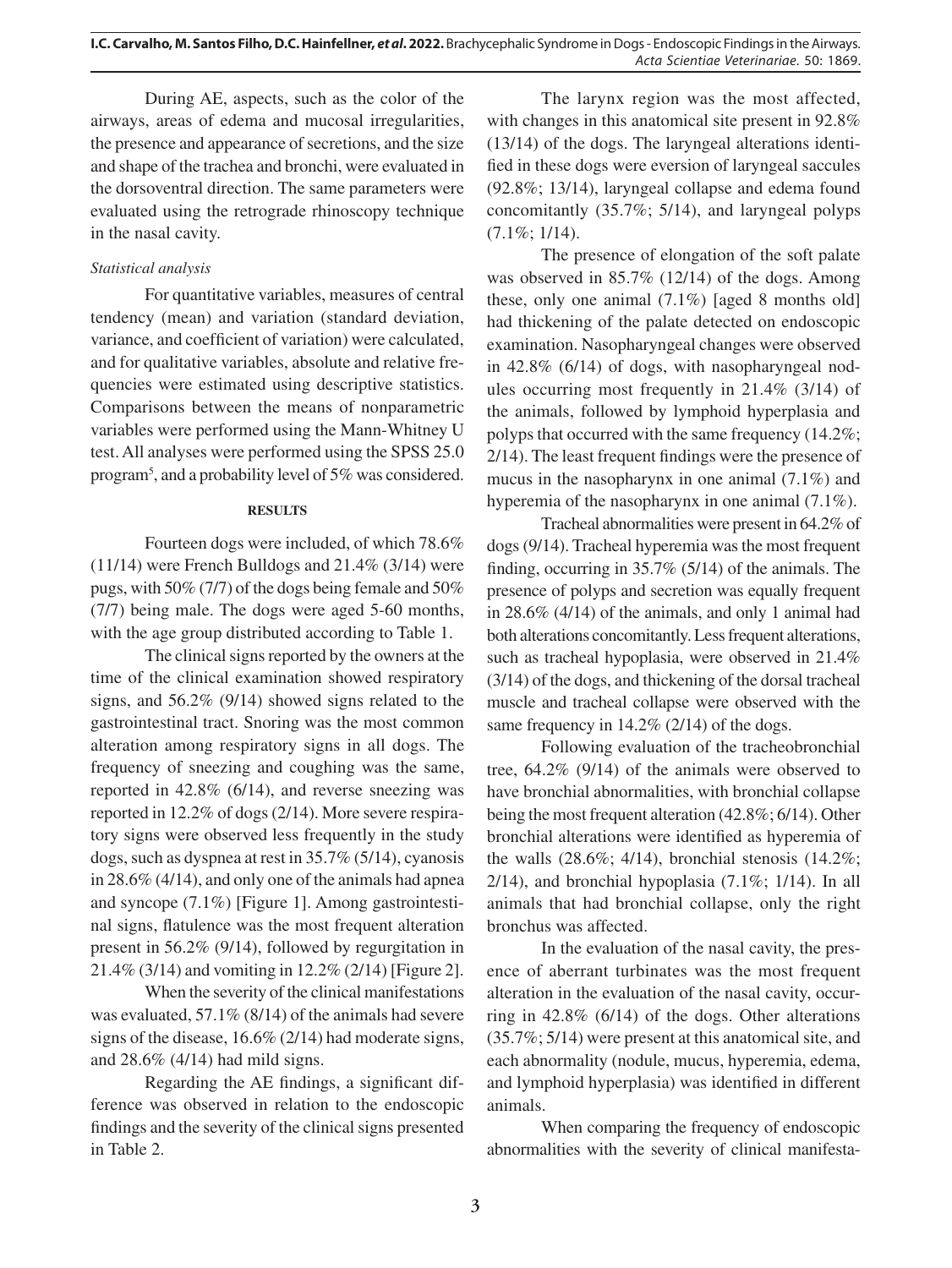tions, it is interesting to observe that animals with severe disease more frequently presented the following alterations: prolongation and thickening of the soft palate, laryngeal changes, presence of hyperemia, lymphoid hyperplasia, and polyps in the nasopharynx; hypoplasia and presence of tracheal secretion and thickening of the dorsal tracheal muscle; bronchial collapse, hypoplasia of the main bronchi and bronchial hyperemia, and the presence of aberrant nasal turbinates (Table 3).

No alterations were observed when evaluating the frequency of endoscopic alterations in patients



**Figure 1.** Graphic illustration of the respiratory signs reported by the owners of the brachycephalic dogs included in the study, in percentage values. [Source: CRDS, 2018].

with moderate manifestations. When analyzing the results obtained through AE in animals with mild manifestations, we observed a higher frequency of nodules and secretion in the nasopharynx, in addition to the presence of tracheal polyps. However, it is interesting that although few animals had collapse and tracheal hyperemia, both alterations presented the same frequency among animals with mild and severe signs.



**Figure 2.** Graphic illustration of the gastrointestinal signs reported by the owners of the brachycephalic dogs included in the study, in percentage values. [Source: CRDS, 2018].

| $FR(\%)$ |
|----------|
| 21.4     |
| 78.6     |
| 50       |
| 50       |
| 71.4     |
| 28.6     |
|          |

**Table 1.** Distribution according to breed, sex and age of the animals included in the study.

FA: absolute frequency. FR: relative frequency.

**Table 2.** Statistical values refer to the comparison between endoscopic findings and the severity of clinical signs.

| Variable                                | u        | $P$ -value |
|-----------------------------------------|----------|------------|
| Soft palate extension                   | 0.5      | 0.0404     |
| Soft palate thickening                  | $\Omega$ | 0.0248     |
| Eversion of laryngeal saccules          | $\Omega$ | 0.0248     |
| Laryngeal edema                         | 2.5      | 0.1914     |
| Laryngeal collapse                      | 2.5      | 0.1914     |
| Nasopharyngeal polyps                   | 0.5      | 0.0404     |
| Lymphoid hyperplasia in nasopharynx     | $\Omega$ | 0.0248     |
| Thickening of the dorsal trachea muscle | 0.5      | 0.0404     |
| Polyps in trachea                       | $\Omega$ | 0.0248     |
| Bronchial hypoplasia                    | $\Omega$ | 0.0248     |
| Bronchial hyperemia                     | 0        | 0.0248     |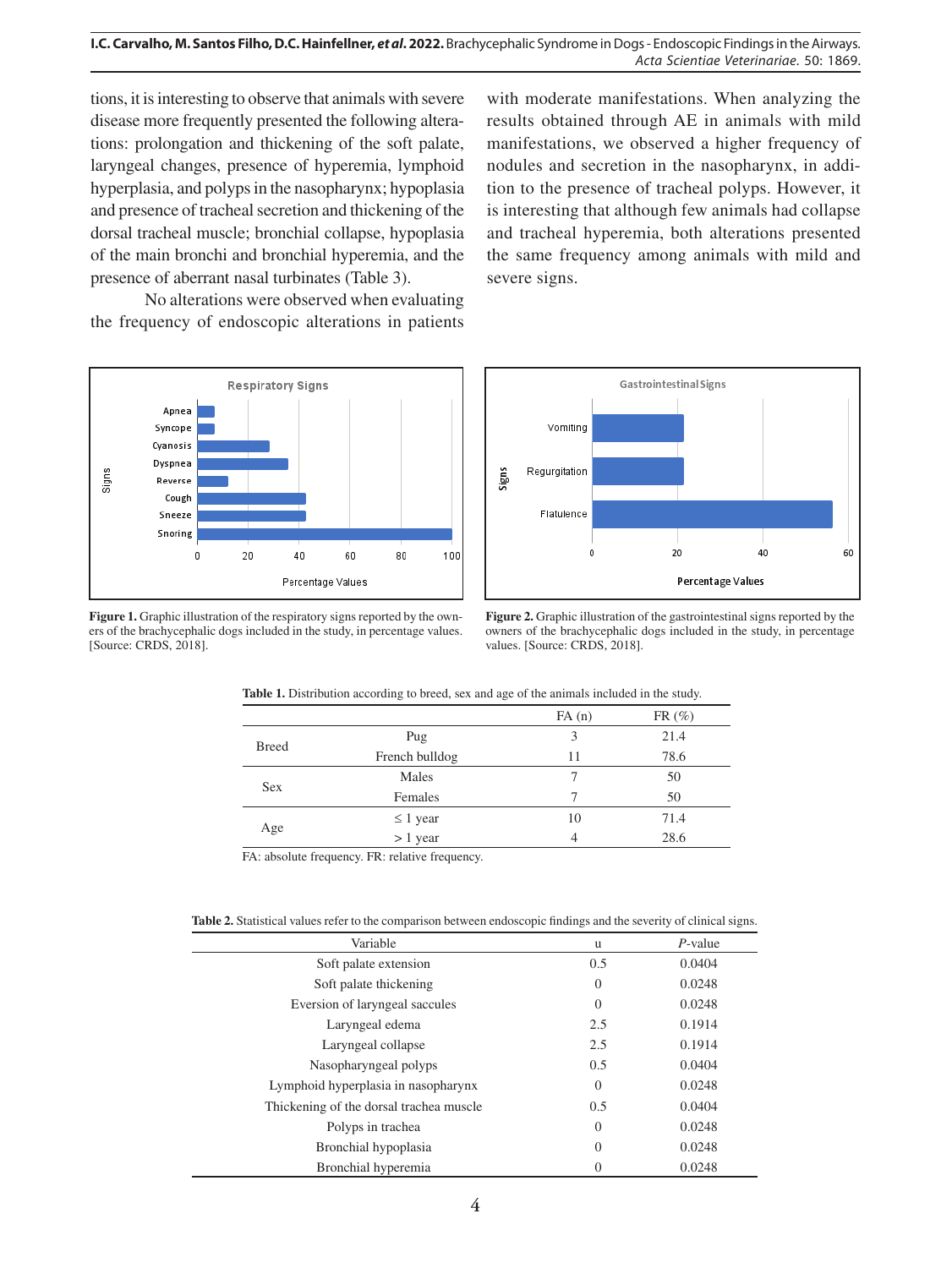| manifestations.                         |                |                  |                  |                |
|-----------------------------------------|----------------|------------------|------------------|----------------|
| Variable                                | $\mathbf n$    | Mild             | Moderate         | Severe         |
| Total                                   | 14             | $4(28.6\%)$      | $2(14.3\%)$      | $8(57.1\%)$    |
| SOFT PALATE ABNORMALITIES               | 12             | $4(33.3\%)$      | $2(16.6\%)$      | $6(50\%)$      |
| Extension                               |                |                  |                  |                |
| Yes                                     | 12             | 4(33.3%)         | $2(16.6\%)$      | $6(50\%)$      |
| N <sub>o</sub>                          | $\overline{2}$ | $2(100\%)$       | $\overline{0}$   | $\mathbf{0}$   |
| Thickening                              |                |                  |                  |                |
| Yes                                     | $\mathbf{1}$   | $0(0\%)$         | $0(0\%)$         | $1(100\%)$     |
| N <sub>o</sub>                          | 13             | $4(30.8\%)$      | $2(15.4\%)$      | $7(53.8\%)$    |
| <b>LARYNX ABNORMALITIES</b>             | 13             | $4(30.8\%)$      | $2(15.4\%)$      | $7(53.8\%)$    |
| Eversion of laryngeal saccules          |                |                  |                  |                |
| Yes                                     | 13             | $4(30.8\%)$      | $2(15.4\%)$      | $7(53.8\%)$    |
| No                                      | $\mathbf{1}$   | $1(100\%)$       | $\mathbf{0}$     | $\mathbf{0}$   |
| Laryngeal polyps                        |                |                  |                  |                |
| Yes                                     | $\mathbf{1}$   | $\boldsymbol{0}$ | $\boldsymbol{0}$ | $1(100\%)$     |
| N <sub>0</sub>                          | 13             | $4(30.8\%)$      | $2(15.4\%)$      | $7(53.8\%)$    |
| Laryngeal edema and collapse            |                |                  |                  |                |
| Yes                                     | 5              | $\theta$         | 1(20%)           | $4(80\%)$      |
| N <sub>0</sub>                          | 9              | $4(44.4\%)$      | $1(11.1\%)$      | $4(44.4\%)$    |
| NASOPHARYNX ABNORMALITIES               | 6              | $\mathfrak{2}$   | $\mathbf{1}$     | $\mathfrak{Z}$ |
| Nodules in nasopharynx                  |                |                  |                  |                |
| Yes                                     | 3              | 2(66.7%)         | $1(33.3\%)$      | $\theta$       |
| N <sub>o</sub>                          | 11             | $2(18.2\%)$      | $1(9.1\%)$       | 8(72.7%)       |
| Nasopharyngeal hyperemia                |                |                  |                  |                |
| Yes                                     | $\mathbf{1}$   | $\boldsymbol{0}$ | $\overline{0}$   | $1(100\%)$     |
| No                                      | 13             | $4(30.8\%)$      | $2(15.4\%)$      | $7(53.8\%)$    |
| Mucus in nasopharynx                    |                |                  |                  |                |
| Yes                                     | $\mathbf{1}$   | $1(100\%)$       | $\theta$         | $\theta$       |
| No                                      | 13             | $3(23.1\%)$      | $2(15.4\%)$      | $8(65.1\%)$    |
| Lymphoid hyperplasia in nasopharynx     |                |                  |                  |                |
| Yes                                     | $\sqrt{2}$     | $\boldsymbol{0}$ | $\boldsymbol{0}$ | $2(100\%)$     |
| No                                      | 12             | 4(33.3)          | 2(16.7%)         | $6(50\%)$      |
| Nasopharyngeal polyps                   |                |                  |                  |                |
| Yes                                     | $\sqrt{2}$     | $\boldsymbol{0}$ | $1(50\%)$        | $1(50\%)$      |
| No                                      | 12             | 4(33.3%)         | $1(8.3\%)$       | 7(58.3%)       |
| TRACHEA ABNORMALITIES                   | 9              | $3(33.3\%)$      | $1(11.1\%)$      | $4(44.4\%)$    |
| Trachea hypoplasia                      |                |                  |                  |                |
| Yes                                     | 3              | $\overline{0}$   | 1(333%)          | $2(66.6\%)$    |
| $\rm No$                                | 11             | $4(36.4\%)$      | $2(18.2\%)$      | $6(54.5\%)$    |
| Thickening of the dorsal trachea muscle |                |                  |                  |                |
| Yes                                     | $\sqrt{2}$     | $\boldsymbol{0}$ | $1(50\%)$        | $1(50\%)$      |
| $\rm No$                                | 12             | 4(33.3%)         | $1(8.3\%)$       | 7(58.3%)       |
| Tracheal hyperemia                      |                |                  |                  |                |
| Yes                                     | 5              | $2(40\%)$        | 1(20%)           | $2(40\%)$      |
| $\rm No$                                | 9              | $2(22.2\%)$      | $1(11.1\%)$      | 6(66.7%)       |
|                                         |                |                  |                  |                |

**Table 3.** Association between the endoscopic findings in the airways of brachycephalic dogs and severity of clinical

(continues...)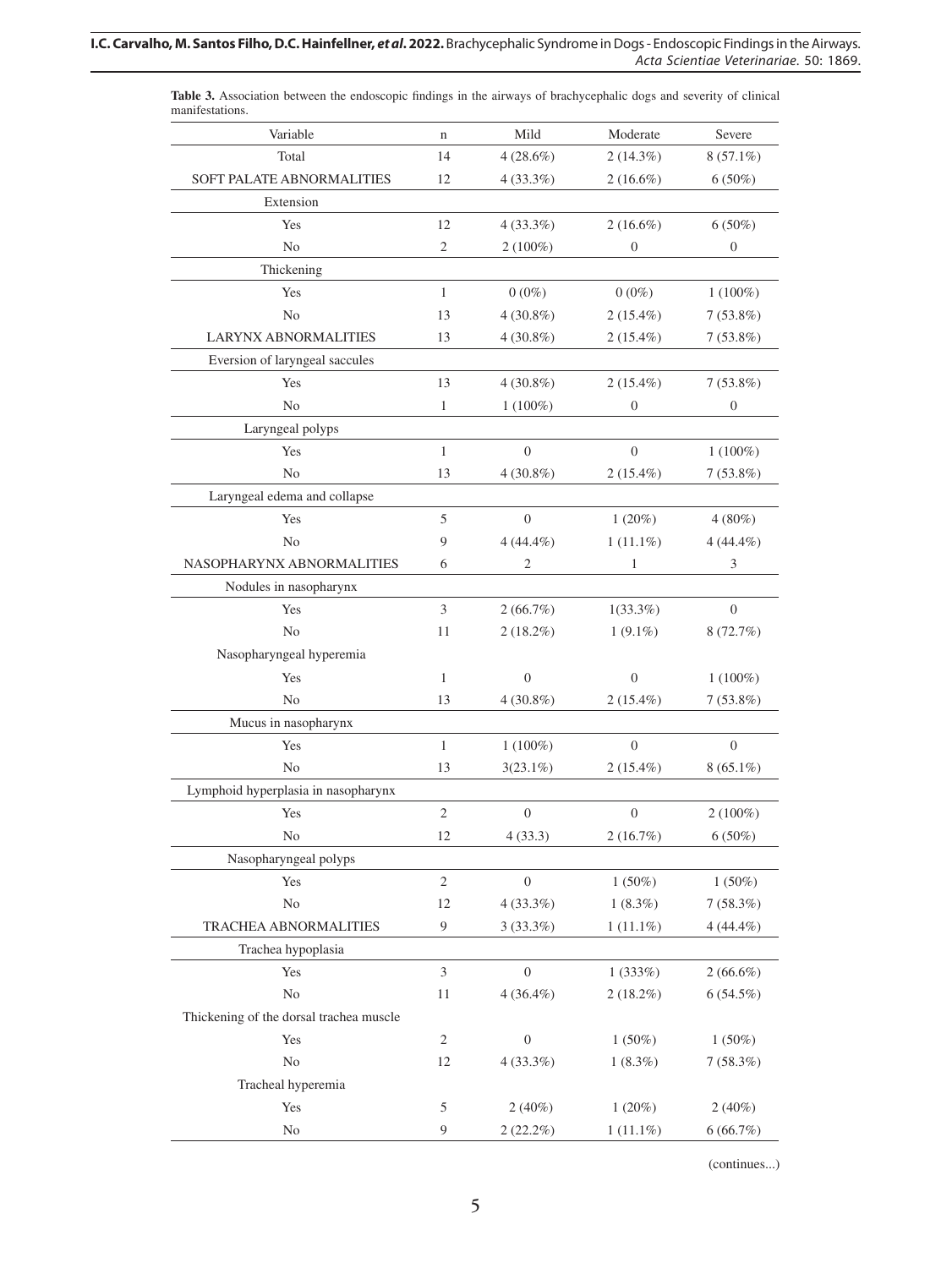**I.C. Carvalho, M. Santos Filho, D.C. Hainfellner,** *et al***. 2022.** Brachycephalic Syndrome in Dogs - Endoscopic Findings in the Airways. *Acta Scientiae Veterinariae*. 50: 1869.

| (continuation)                 |                |             |                  |             |
|--------------------------------|----------------|-------------|------------------|-------------|
| Variable                       | $\mathbf n$    | Mild        | Moderate         | Severe      |
| Tracheal collapse              |                |             |                  |             |
| Yes                            | $\overline{2}$ | $1(50\%)$   | $\overline{0}$   | $1(50\%)$   |
| N <sub>o</sub>                 | 12             | 3(25%)      | 2(16.7%)         | 7(58.3%)    |
| Tracheal polyps                |                |             |                  |             |
| Yes                            | $\overline{4}$ | 3(75%)      | $\boldsymbol{0}$ | 1(25%)      |
| N <sub>0</sub>                 | 10             | $1(10\%)$   | $2(20\%)$        | 7(70%)      |
| Tracheal secretion             |                |             |                  |             |
| Yes                            | $\overline{4}$ | 1(25%)      | $\theta$         | 3(75%)      |
| N <sub>o</sub>                 | 10             | $3(30\%)$   | 2(20%)           | $5(50\%)$   |
| <b>BRONCHIAL ABNORMALITIES</b> | 9              | $2(22.2\%)$ | $\theta$         | 7(77.8%)    |
| Bronchial collapse             |                |             |                  |             |
| Yes                            | 6              | 1(16.7%)    | $\overline{0}$   | $5(83.3\%)$ |
| N <sub>o</sub>                 | 8              | 3(37.5%)    | 2(25%)           | 3(37.5%)    |
| Bronchial stenosis             |                |             |                  |             |
| Yes                            | $\overline{2}$ | $1(50\%)$   | $\overline{0}$   | $1(50\%)$   |
| N <sub>o</sub>                 | 12             | 3(25%)      | 2(16.7%)         | 7(58.3%)    |
| Bronchial hypoplasia           |                |             |                  |             |
| Yes                            | $\mathbf{1}$   | $\theta$    | $\overline{0}$   | $1(100\%)$  |
| N <sub>o</sub>                 | 13             | $4(30.8\%)$ | $2(15.4\%)$      | $7(53.8\%)$ |
| Bronchial hyperemia            |                |             |                  |             |
| Yes                            | $\overline{4}$ | $\theta$    | $\overline{0}$   | $4(100\%)$  |
| N <sub>o</sub>                 | 10             | $4(40\%)$   | 2(20%)           | $4(40\%)$   |
| NASAL CAVITY ABNORMALITIES     | 5              | $1(20\%)$   | $1(20\%)$        | $3(60\%)$   |
| Aberrant nasal turbinates      |                |             |                  |             |
| Yes                            | 6              | 1(16.7%)    | 1(16.7%)         | $4(66.6\%)$ |
| N <sub>0</sub>                 | 8              | 3(37.5%)    | $1(12.5\%)$      | $4(50\%)$   |

#### **DISCUSSION**

A higher frequency of French Bulldog dogs included in the study was observed [8], probably due to their greater popularity, although any brachycephalic dog may be affected by BS [22,32].

Considering that nostril stenosis is a congenital alteration, which is usually diagnosed early, and since the animals included in the study were dogs referred for the rhinoplasty procedure [1,17], the higher frequency of young dogs in the study was not surprising.

The presence of respiratory signs in all animals showed that anatomical abnormalities resulting from BS affected the lives of the animals in the present study [28], regardless of their age. Therefore, this result suggests that the pathophysiological process of this syndrome begins with the birth of these animals. It is important to note that most animals (56.2%) showed gastrointestinal signs, demonstrating that even young dogs can be affected by aerodigestive changes [11], as proven by the presence of these alterations in the dogs in the study.

The relationship between snoring and BS could be observed, as reported by all tutors, as it is an easily identifiable clinical sign [22]. The presence of this clinical sign suggests that upper airway obstruction is present, reinforcing the need to investigate an obstructive process and other abnormalities in the snoring animal [25]. Despite the high frequency of dogs with sneezes, this clinical manifestation may be related to the occurrence of allergic processes, which are largely justified by the increased exposure of brachycephalic dogs to domiciled environments with a diversity of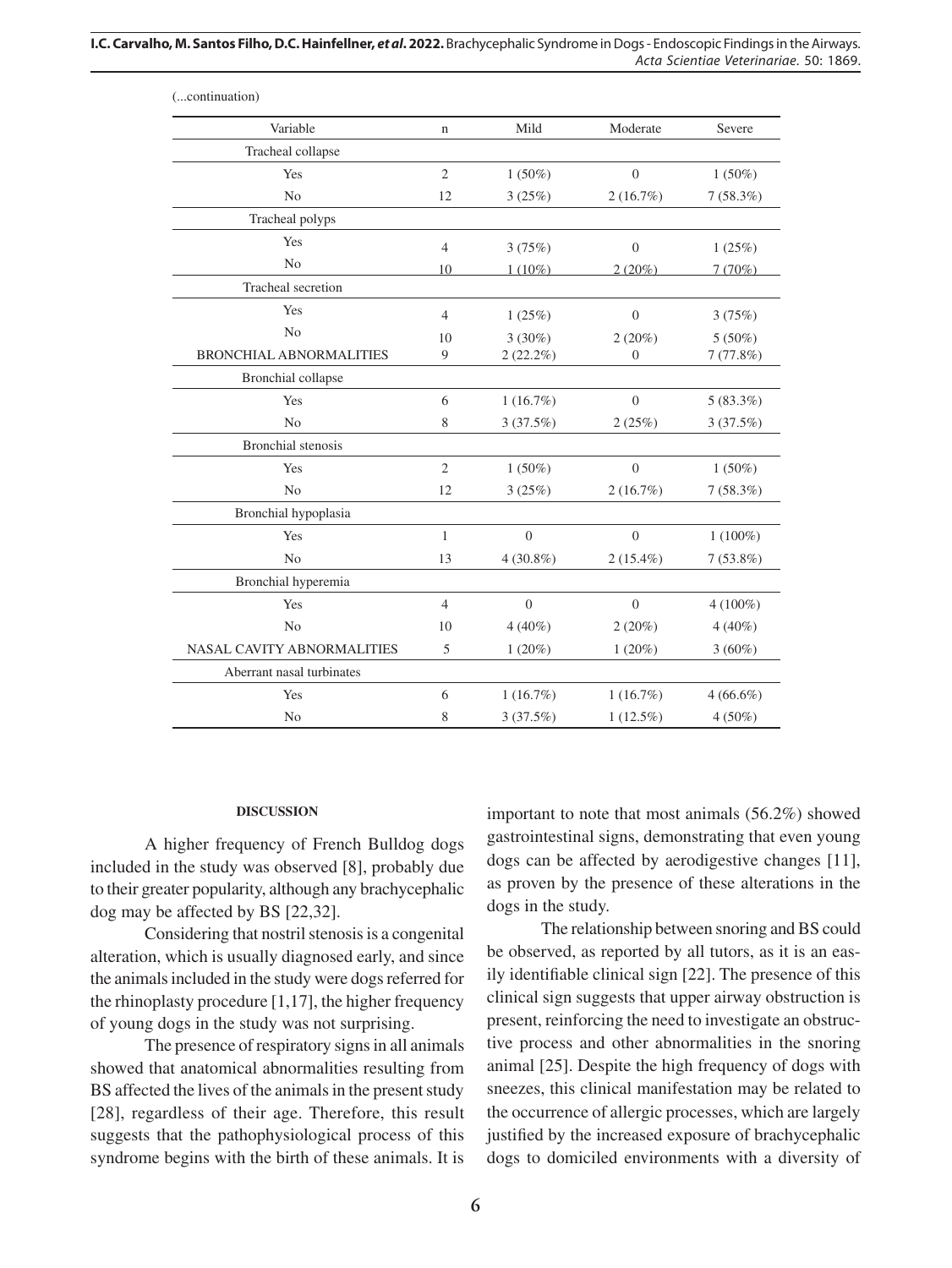possible allergic agents, and not by the anatomical alterations found in BS [6]. However, this study did not investigate the possible environmental influences of sneezing.

The frequency of coughing shows that stimulation of receptors present at different sites in the airways occurs in dogs affected by BS, which may be related to the presence of chronic inflammation of the airway [10]. Reverse sneezing was seldom observed; however, many owners may confuse this manifestation with coughing, dyspnea, or even those who do not spend much of the day with their animals may not have witnessed such events, leaving them as a possibility of underestimating the animals [19].

Among the most severe signs, difficulty in capturing air (dyspnea) and distributing oxygen through the tissues (cyanosis) was observed in a few animals, suggesting that they have more severe anatomical alterations [1]. It is not possible to state that severe clinical signs are rare, since the number of animals included in the study was not representative of the total population of dogs with BS. Few animals had syncope and apnea, demonstrating that these manifestations may not have been observed by the tutors, depending on the moment they occurred [15].

When evaluating aerodigestive signs, flatulence was the most reported alteration, which is related to the occurrence of aerophagia by polypnea, and digestive alterations are common in brachycephalic dogs [34]. Although rarely reported by owners, episodes of vomiting and regurgitation reinforce reports of the predisposition of brachycephalic breeds to present gastrointestinal abnormalities in the literature [11]. The low frequency of these alterations may be related to the fact that the animals evaluated were young, since the gastrointestinal changes in BS are secondary to increased negative pressure in the upper airways and chronic aerophagia, leading to hiatal hernia and gastroesophageal reflux [24,32].

When classifying the clinical manifestations of the dogs in the study, more than half of the animals included had severe manifestations of BS, since at least one of the signs that were considered severe (syncope, cyanosis, dyspnea at rest) was observed in each of these animals [13,16]. Therefore, it is possible to believe that even in young animals, the disease can cause damage to the quality of life and even the risk of death [20,31].

In the dogs included in this study, laryngeal alterations were frequent, as found in one study conducted previously [4], allowing us to hypothesize that the increase in negative pressure generated by the stenosis of the nostrils in these dogs may have contributed to this finding [9]. This hypothesis can be reinforced by other respiratory and gastric clinical findings, in addition to endoscopic findings, which are common due to pressure changes [16]. The impact of the chronic obstructive process on the larynx can be observed by the significant presence of eversion of the laryngeal saccules in the study. Considering the low frequency of laryngeal collapse and edema in the region, and that laryngeal saccule eversion represents the initial stage of laryngeal collapse, it is believed that these findings may be related to the age group of the included animals, since most were under 1-year-old and that laryngeal collapse reflects a more severe and chronic stage [26,31]. Therefore, to better understand this finding, a comparative study of dogs with BS in different age groups is necessary.

Only one dog had laryngeal polyps; however, as the number of animals included was not representative, no conclusion can be drawn other than an occasional finding [33]. It is worth mentioning that the patient in question was the oldest among the animals in the study, again bringing up the possibility of involvement and late evolution [7].

The elongation of the soft palate was a significant finding in dogs in the present study, as described in most animals affected by BS. However, soft palate thickening was observed in only one animal, which presented severe symptoms of the disease, suggesting that this alteration may be secondary to the obstructive process [14]. Therefore, further studies with more appropriate methodologies are required [37].

The presence of polyps and lymphoid hyperplasia in the nasopharynx reinforces the findings of the present study on chronic tissue inflammation [2]. The presence of polyps can also be associated with a chronic obstructive process [30,35]. However, a study with a more representative population of brachycephalic dogs is necessary, as these findings may be related to neoplastic or infectious processes [12,31,38]. The occurrence of nodules was an incidental finding in dogs; however, without histopathological analysis to differentiate between inflammatory or neoplastic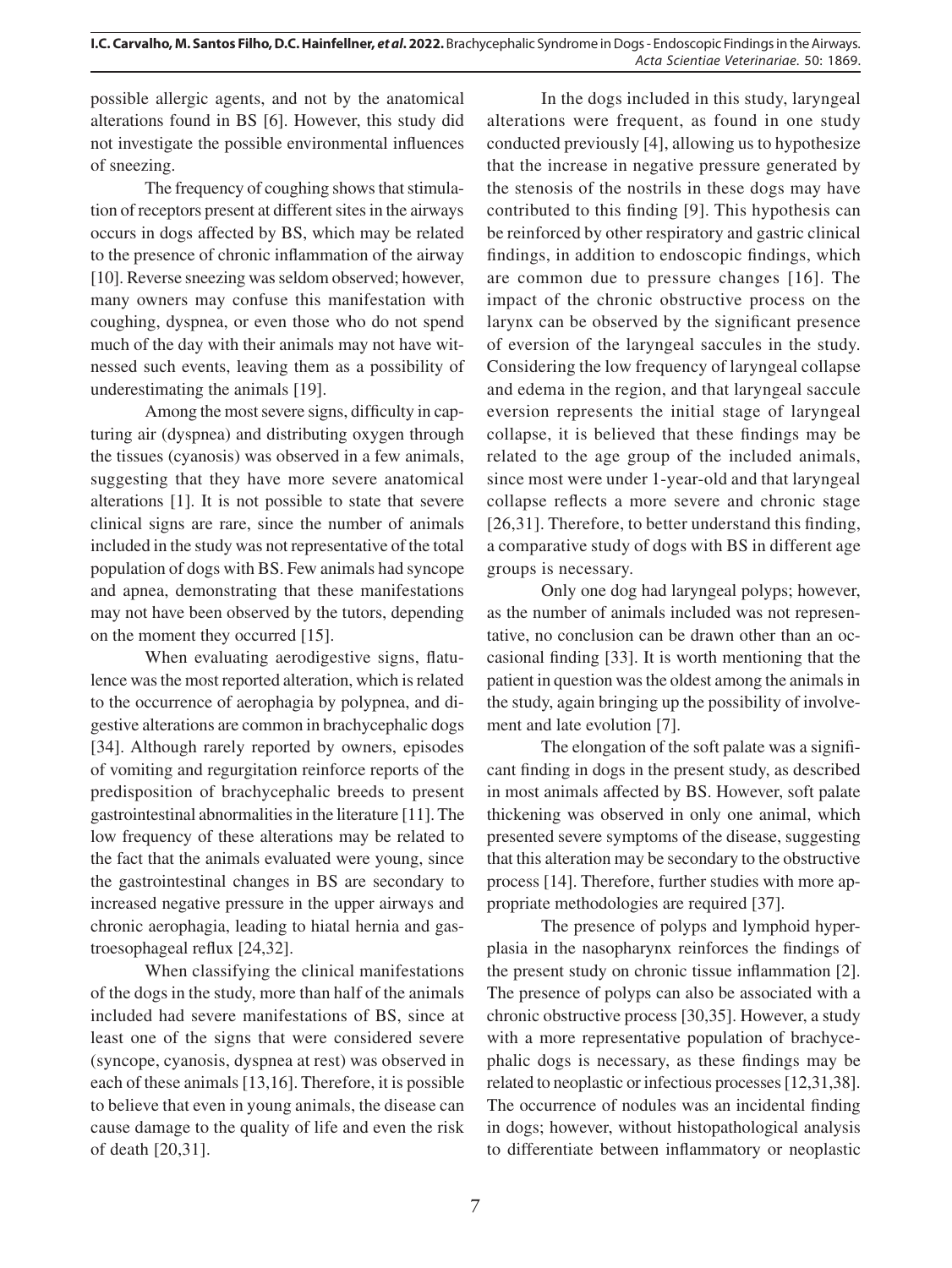processes, it is not possible to affirm the correlation of BS with its presence.

Although no evident relationship of in severity was observed, more than half of the dogs presented had some alterations in the trachea, between among congenital and acquired alterations [20,23,24]. This finding suggests that, in the dogs of the present study, BS may be the cause of tracheal alterations, as well as a consequence of these findings [5]. However, more comprehensive studies are needed. Tracheal hyperemia and the presence of evident mucus in the AE represent the presence of inflammation; however, both findings were not significantly present in the study animals [13,32]. Therefore, we believe that, despite inflammation being a perpetuating factor of clinical signs, this process did not worsen the clinical condition of the evaluated dogs [27,28].

Tracheal hypoplasia, although rare, was observed in dogs that presented severe symptoms, reinforcing that lumen reduction generates more severe signs than inflammation, as described in other studies [9,10]. Thickening of the trachea muscle was observed in only 2 animals with tracheal hyperemia. Although one study related the presence of dorsal tracheal muscle thickening to tracheal collapse, none of these 2 dogs had collapsed [39]. Therefore, it is possible to hypothesize that thickening may be an early sign of tracheal collapse. The tracheal collapse was observed in only 2 animals, suggesting that the genetic factors associated with the pathophysiology of this condition were not related to BS [5,27].

Regarding the clinical manifestation of the animals with collapse tracheal, there was mild symptomatology in a 5-month-old dog and severe in one of 36-month-old, suggesting that the clinical signs may be related to the age of the animal, since it usually manifests itself after 6 months [4,9]. The occurrence of tracheal polyps was an unexpected finding in study dogs, as they are not commonly reported in other studies. However, without histopathological analysis to rule out other causes, it is not possible to confirm the correlation of BS with its presence. An animal with tracheal hypoplasia showed severe signs of BS [35]. In this case, the severity is not surprising since this alteration decreases airflow and reduces blood oxygenation, leading to severe manifestations.

Bronchial collapse was the most frequent alteration in this region, with the right bronchus being the most affected in the present study [4]. This fact does not corroborate the data in the literature, in which the left bronchus is reported to be as the most affected [22]. This finding may be related to the small number of animals in the study, or, because other studies also refer to concomitant conditions, such as heart diseases that may can favor this collapse in the left bronchus. On the other hand mean while, 3 animals that presented had laryngeal collapse also presented bronchi collapse, that, and according to any authors [4,9], there is was a strong correlation between the occurrence of these 2 alterations. In the Animals in which bronchial hyperemia was observed, they also presented some degree of obstruction at this anatomical site [29]. Despite the unrepresentative number, it is known that the increase in resistance or change in the passage conformation imposed on the air flow causes inflammation [33]. Animals that presented had bronchus stenosis or hypoplasia were rarely observed in this study, and no correlation with severity could can be hypothesized based on by the bias imposed by the sampling. However, the animal that presented with bronchus hypoplasia also presented with tracheal hypoplasia, suggesting that the 2 alterations could be related in this case.

The aberration of the nasal turbinate was an abnormality observed in a few animals (42.8%); however, it was more frequent compared to the data from the literature in which approximately 20% of brachycephalic dogs had this alteration [12]. We must consider that this divergence from previous studies may be related to the population sample [29]. However, it should be noted that the obstructive process imposed by the aberrant turbinate enforces resistance in the airflow through the nasal cavity, which justifies the presence of severe manifestations, such as dyspnea, observed in the study; however, as the patient also had stenosis of the nostril, it was not possible to attribute which of these mechanisms contributed the most to the clinical manifestation [36,37].

Other abnormalities observed in the nasal cavity were identified separately in different animals [6], and hyperemia, edema, hyperplasia, and the presence of secretion may be associated with inflammation in the region due to the obstructive process imposed by nostril stenosis or other causes [38], such as allergic processes.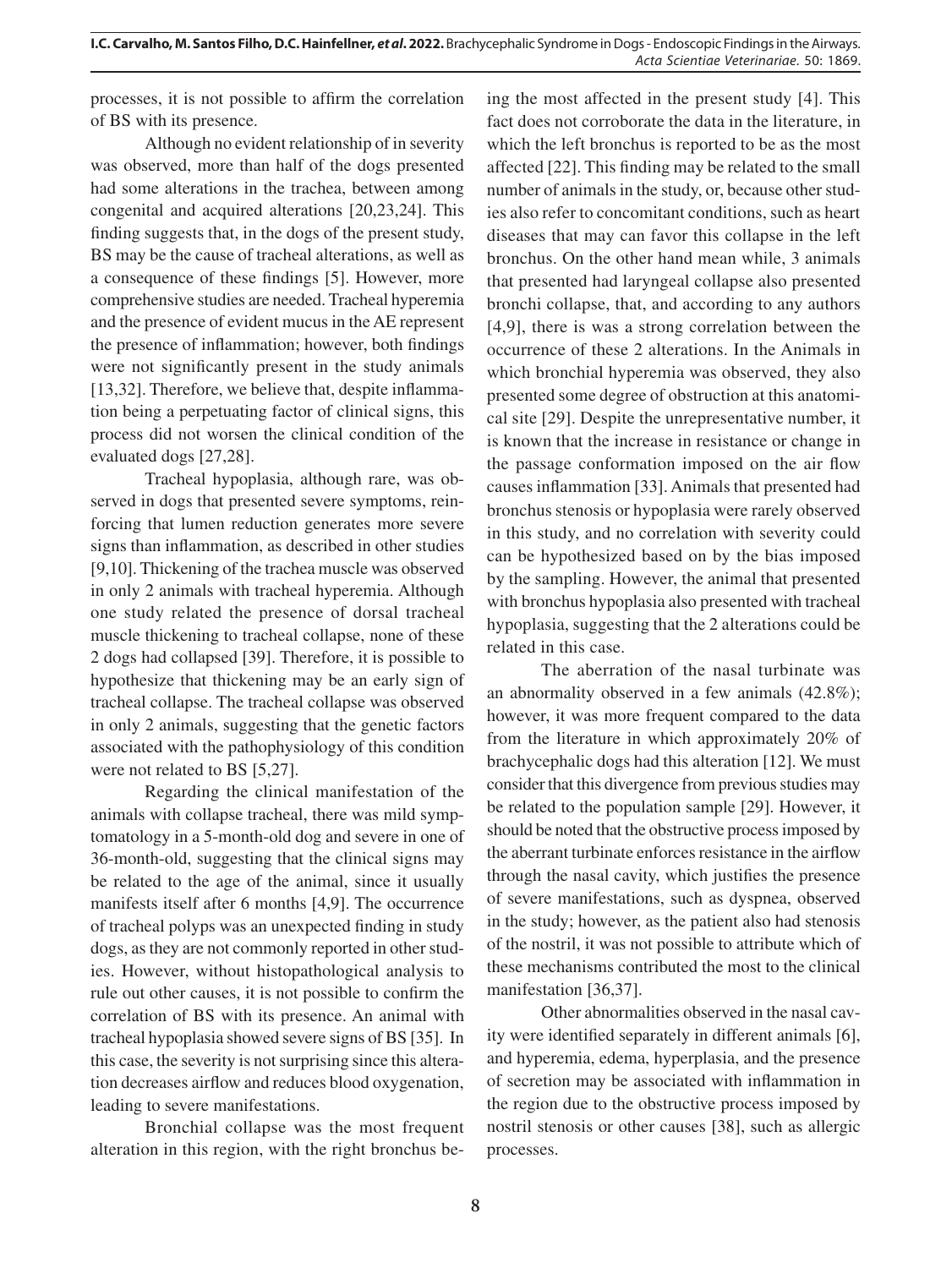**I.C. Carvalho, M. Santos Filho, D.C. Hainfellner,** *et al***. 2022.** Brachycephalic Syndrome in Dogs - Endoscopic Findings in the Airways. *Acta Scientiae Veterinariae*. 50: 1869.

It is interestingly, a that a 1-year-old French Bulldog, presented with severe manifestations of respiratory disease (cyanosis, dyspnea, and apnea), although no alteration was found on in AE [15]. Considering that the owner reported clinical signs were reported by the owner, it is believed that the absence of endoscopic findings reinforces the fact that many tutors confuse respiratory signs, being able to overestimate or underestimate overestimating or underestimating them [19]. Another fact to be considered is that all dogs had nostril stenosis, and if during agitation when seeing their owners, this animal may momentarily present tachypnea.

Despite the sample, it is interesting to observe that when evaluating endoscopic findings in patients with BS with severe manifestations, it is evident how the deleterious obstructive process of different segments of the airways impairs the quality of life of these dogs [30]. Meanwhile, the lack of signs that stand out in moderate cases and the findings of mild cases that appear to be occasional suggest, as described in another study [31], that the more barriers to the passage of airflow exist, the more serious the disease will be.

The present study presents a limitation of the sample number in addition to encompassing only 2 breeds, with a higher frequency of French Bulldog dogs [25]. Considering that the phenotypic variation of brachycephaly varies according to the breed, it is important to emphasize that these findings may be different from other brachycephalic dogs and that a study with a greater number of animals and greater breed diversity would be necessary for further conclusions.

#### **CONCLUSION**

Despite the low sample number when evaluating the set of alterations in dogs with BS, it is possible to suggest that dogs with this syndrome may present severe manifestations of the disease, regardless of age.

Furthermore, it can be concluded that in this study, dogs with BS had frequent laryngeal alterations and that alterations in the main bronchi were present in all animals with severe manifestations of the disease.

Most of the findings of the clinical symptomatology reports were consistent with the findings of changes in the airways.

## MANUFACTURERS

1 Vetnil Indústria e Comércio de Produtos Veterinários Ltda. São Paulo, SP, Brazil.

2 Novartis Biociências S.A. São Paulo, SP, Brazil.

3 Virbac do Brasil Indústria e Comércio Ltda. São Paulo, SP, Brazil.

4 Olympus S.A. Tokyo, HO, Japan.

5 IBM - International Business Machines Corporation S.A. Armonk, NY, USA.

*Funding***.** The present work was carried out with support of the Coordination of Improvement of Higher Education Personnel Brazil (CAPES)-Financing Code 001.

*Acknowledgments***.** Authors are grateful to teacher Ana Soares and Aguinaldo Mendes of Projeto Narizinho (UFF), for the support in the principal project.

*Ethical approval***.** The present study complies with the Ethics Committee in the Use of Animals of the Instituto de Veterinária (IV) of the Universidade Federal Rural do Rio de Janeiro (UFRRJ) (CEUA/ IV-UFRRJ), being approved under protocol number 5490040118.

*Declaration of interest***.** The authors report no conflicts of interest. The authors alone are responsible for the content and writing of this paper.

#### **REFERENCES**

- **2 Becker S.S. 2009.** Surgical management of polyps in the treatment of nasal airway obstruction. *Otolaryngologic Clinics of North America*. 42(2): 377-385.
- **3 Bernaerts F., Talavera J., Leemans J., Hamaide A., Claeys S., Lirschvink N. & Clercx C. 2010.** Description of original endoscopic findings and respiratory functional assessment using barometric whole-body plethysmography in dogs suffering from brachycephalic airway obstruction syndrome. *The Veterinary Journal*. 183(1): 95-102.
- **4 De Lorenzi D., Bertoncello D. & Drigo M. 2009.** Bronchial abnormalities found in a consecutive series of 40 brachycephalic dogs. *Journal of the American Veterinary Medical Association*. 235(7): 835-840.
- **5 Della M. 2019.** An update on tracheal and airway collapse in dogs. *The Veterinary Clinics of North America: Small Animal Practice*. 50(2): 419-430.
- **6 Doust R. & Sullivan M. 2004.** Nasal discharge, sneezing, and reverse sneezing. In: King L.G. (Ed). *Textbook of Respiratory Disease in Dogs and Cats*. Philadelphia: Saunders, pp.17-28.

**<sup>1</sup> Aron D.N. & Crowe D.T. 1985.** Upper airway obstruction general principles and selected conditions in the dog and cat. *Veterinary Clinics of North America: Small Animal Practice*. 15(5): 891-917.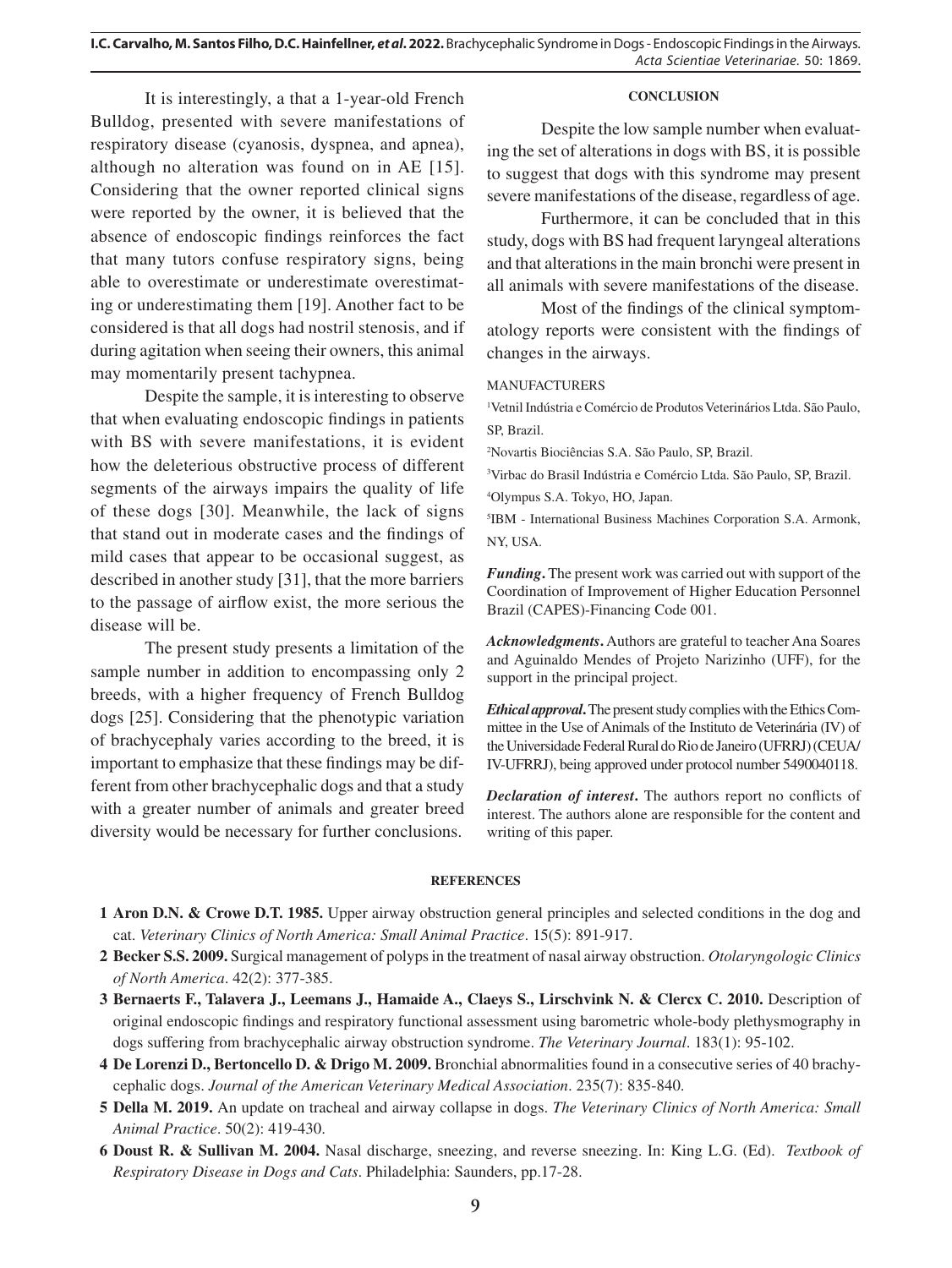- **7 Dupre G.P. 2008.** Brachycephalic syndrome: new knowledge, new treatments. In: *33rd World Small Animal Veterinary Association Congress. Small Animal Veterinary Association* (Dublin, Ireland). pp.15-23.
- **8 Emmerson T. 2014.** Brachycephalic obstructive airway syndrome: a growing problem. *Journal of Small Animal Practice*. 55(1): 543-544.
- **9 Fasanella F.J., Shivley J.M., Wardlaw J.L. & Givaruangsawat S. 2010.** Brachycephalic airway obstructive syndrome in dogs: 90 cases (1991–2008). *Journal of the American Veterinary Medical Association*. 237(9): 1048-1051.
- **10 Ferasin L. & Linney C. 2019.** Coughing in dogs: what is the evidence for and against a cardiac cough? *Journal of Small Animal Practice*. 60(3): 139-145.
- **11 Freiche V. & German A.J. 2021.** Digestive diseases in brachycephalic dogs. *The Veterinary Clinics of North America. Small Animal Practice*. 51(1): 61-78.
- **12 Ginn J.A., Kumar M.S.A., McKiernan B.C. & Powers B.E. 2008.** Nasopharyngeal turbinates in brachycephalic dogs and cats. *Journal of the American Animal Hospital Association*. 44(5): 243-249.
- **13 Gough A. 2009.** Cardiorespiratory signs reported in the clinical history. In: Gough A. (Ed). *Differential Diagnosis in Small Animal Medicine*. Oxford: Blackwell Publishing, pp.40-46.
- **14 Grand J.G.R. & Bureau S. 2011.** Structural characteristics of the soft palate and meatus nasopharyngeus in brachycephalic and non-brachycephalic dogs analysed by CT. *Journal of Small Animal Practice*. 52(5): 232-239.
- **15 Hendricks J.C. 1992.** Brachycephalic airway syndrome. *Veterinary Clinics of North America: Small Animal Practice*. 22(5): 1145-1153.
- **16 Holt D. 2004.** Upper airway obstruction, stertor, and stridor. In: King L.G. (Ed). *Textbook of Respiratory Disease in Dogs and Cats*. Philadelphia: WB Saunders, pp.35-42.
- **17 Huck J.L., Stanley B.J. & Hauptman J.G. 2008.** Technique and outcome of nares amputation (Trader's technique) in immature shihtzus. *Journal of the American Animal Hospital Association*. 44(2): 82-85.
- **18 Hughes J.R., Kaye B.M., Beswick A.R. & Ter-Haar G. 2018.** Complications following laryngeal sacculectomy in brachycephalic dogs. *Journal of Small Animal Practice*. 59(1): 16-21.
- **19 Kanayama K.K. 2015.** Doenças de traqueia e brônquios em cães. In: Jericó M.M., Andrade-Neto J.P. & Kogika M.M. (Eds). *Tratado de Medicina Interna de Cães e Gatos*. Rio de Janeiro: Guanabara Koogan, pp.3898-3943.
- **20 Koch D.A., Arnold S., Hubler S. & Montavon M. 2003.** Brachycephalic syndrome in dogs. *Compedium on Continuing Education for the Practising Veterinarian - North American*. 25(1): 48-55.
- **21 Lindl-Bylicki B.J., Johnson L.R. & Pollard R.E. 2015.** Comparison of the radiographic and tracheoscopic appearance of the dorsal tracheal membrane in large and small breed dogs. *Veterinary Radiology & Ultrasound*. 56(6): 602-608.
- **22 Liu N., Troconis E.L., Kalmar L., Price D.J., Wright H.E., Adams V.J., Sargan D.R. & Ladlow J.F. 2017.** Conformational risk factors of brachycephalic obstructive airway syndrome (BOAS) in pugs, French bulldogs, and bulldogs. *PLoS One*. 12(8): e0181928.
- **23 Lodato D.L. & Hedlund C.S. 2012.** Brachycephalic airway syndrome: pathophysiology and diagnosis. *Compendium: Continuing Education for Veterinarians*. 34(7): 5-8.
- **24 Lodato D.L. & Hedlund C.S. 2012.** Brachycephalic airway syndrome: management. *Compendium: Continuing Education for Veterinarians*. 34(8): 1-4.
- **25 López J. 2016.** Sneezing and nasal discharge. In: Ettinger S.J. (Ed). *Textbook of Veterinary Internal Medicine: Diseases of the Dog and the Cat*. 8th edn. Cambridge: Saunders, pp.1045-1112.
- **26 Macphail C.M. 2020.** Laryngeal disease in dogs and cats: an update. *Veterinary Clinics: Small Animal Practice*. 50(2): 295-310.
- **27 Macready D.M., Johnson L.R. & Pollard R.E. 2007.** Fluoroscopic and radiographic evaluation of tracheal collapse in dogs: 62 cases (2001–2006). *Journal of the American Veterinary Medical Association*. 230(12): 1870-1876.
- **28 McGreevy P.D. 2007.** Breeding for quality of life. *Animal Welfare-Potters Bar Then Wheathampstead*. 16(1): 109-125.
- **29 Mercier E., Bolognin M., Hoffmann A.C., Tual C., Day M.J. & Clercx C. 2011.** Influence of age on bronchoscopic findings in healthy beagle dogs. *The Veterinary Journal*. 187(2): 225-228.
- **30 Moulton J.E. 1990.** Tumors of respiratory sistems. In: Mouton J.E. (Ed). *Tumors in Domestic Animals*. 3rd edn. Los Angeles: University of California Express, pp.338-346.
- **31 Packer R. & Tivers M.S. 2015.** Strategies for the management and prevention of conformation-related respiratory disorders in brachycephalic dogs. *Veterinary Medicine: Research and Reports*. 6(1): 215-219.